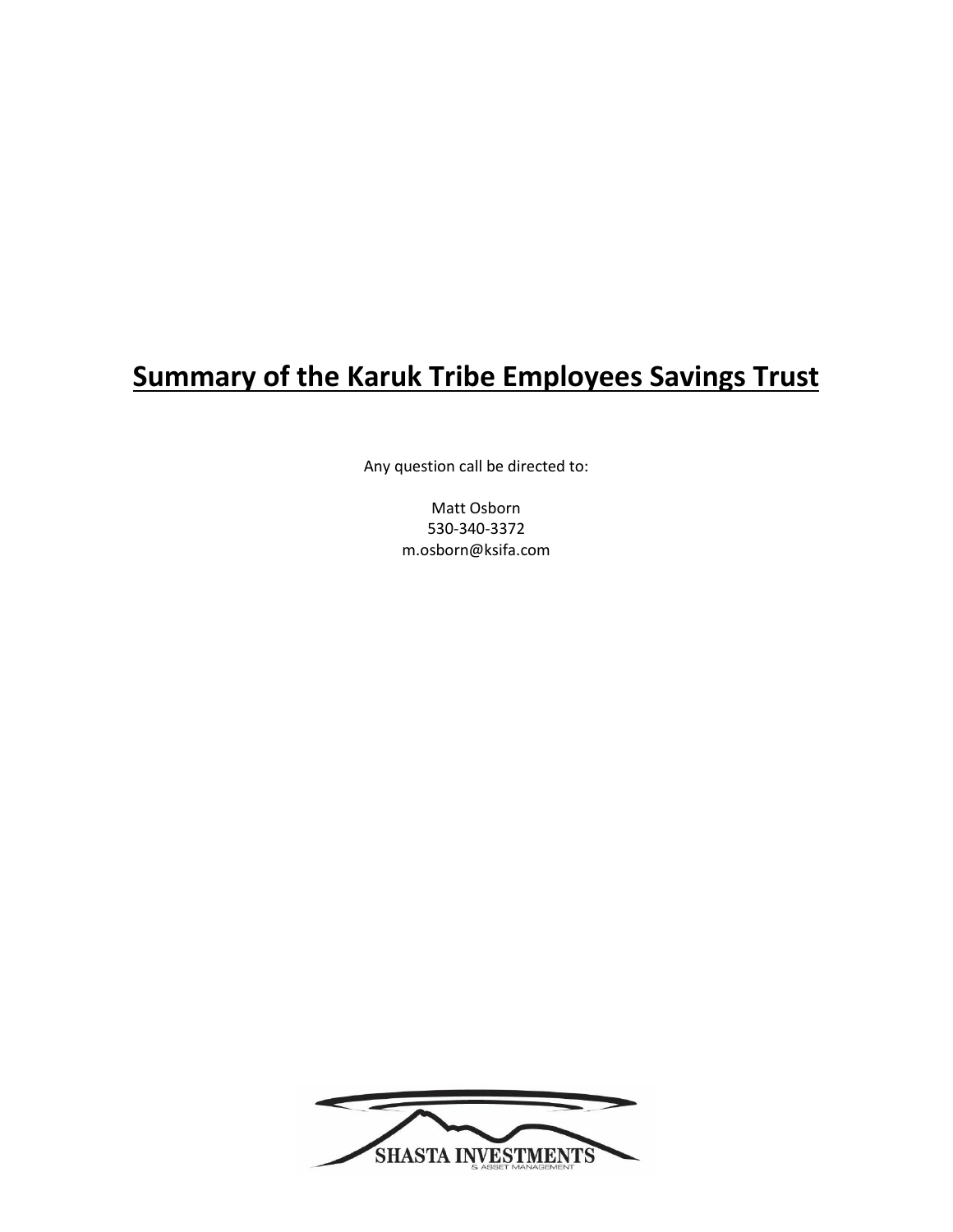**This is general information and employee should consult either the Basic Plan Document, Human Resource Department, Cuna Mutual, or Matt Osborn. Contacts will be provided at bottom of document.** 

### **Karuk Plan Summary**

#### **CONDITIONS OF ELIGIBILITY**

Employees become eligible after the age of 18, and have completed 6 months of consecutive service and the next quarterly open enrollment. Human Resource Department will notify when you are eligible to participate in the plan.

#### **EMPLOYEE'S CONTRIBUTION**

When eligible, the employee can elect to have a percentage of their paycheck deducted, which is non-taxable, and deposited into the plan and to an account under their own control. This account is set up by the administrator but controlled by the employee. The employee will be able to access this account by going to [www.benefitsforyou.com](http://www.benefitsforyou.com/) and registering. After registering, the employee can invest their money into 13 mutual funds of their choice. The first deposit of money that comes into the account will default to the money market which is the lowest risk investment. However, employees can change their investments anytime online or by calling Cuna customer service at 1-800-999-8786.

#### **Account Information.**

This account must have **beneficiaries** associated with this account which the employee picks. **Beneficiaries** direct who would receive this money if the employee become deceased. This can be done on website [www.benefitsforyou.com](http://www.benefitsforyou.com/) or with the paperwork received from Human Resource Department.

#### **EMPLOYER'S CONTRIBUTION**

The Employer deposits are discretionary but have consistently been at a rate of 5% of employee's gross pay. Upon deposit, these funds are 100% yours and can will be invested along with employee's contribution as directed by employee.

#### **HARDSHIP LOANS**

The plan has a provision for employee's to take loans against the account. Generally, the maximum of the loan is 50% of the account. Paying back the loan must be completed over a maximum of 5 years and loan payments are taken out of employee's paychecks. Payments are calculated by Human Resource Department.